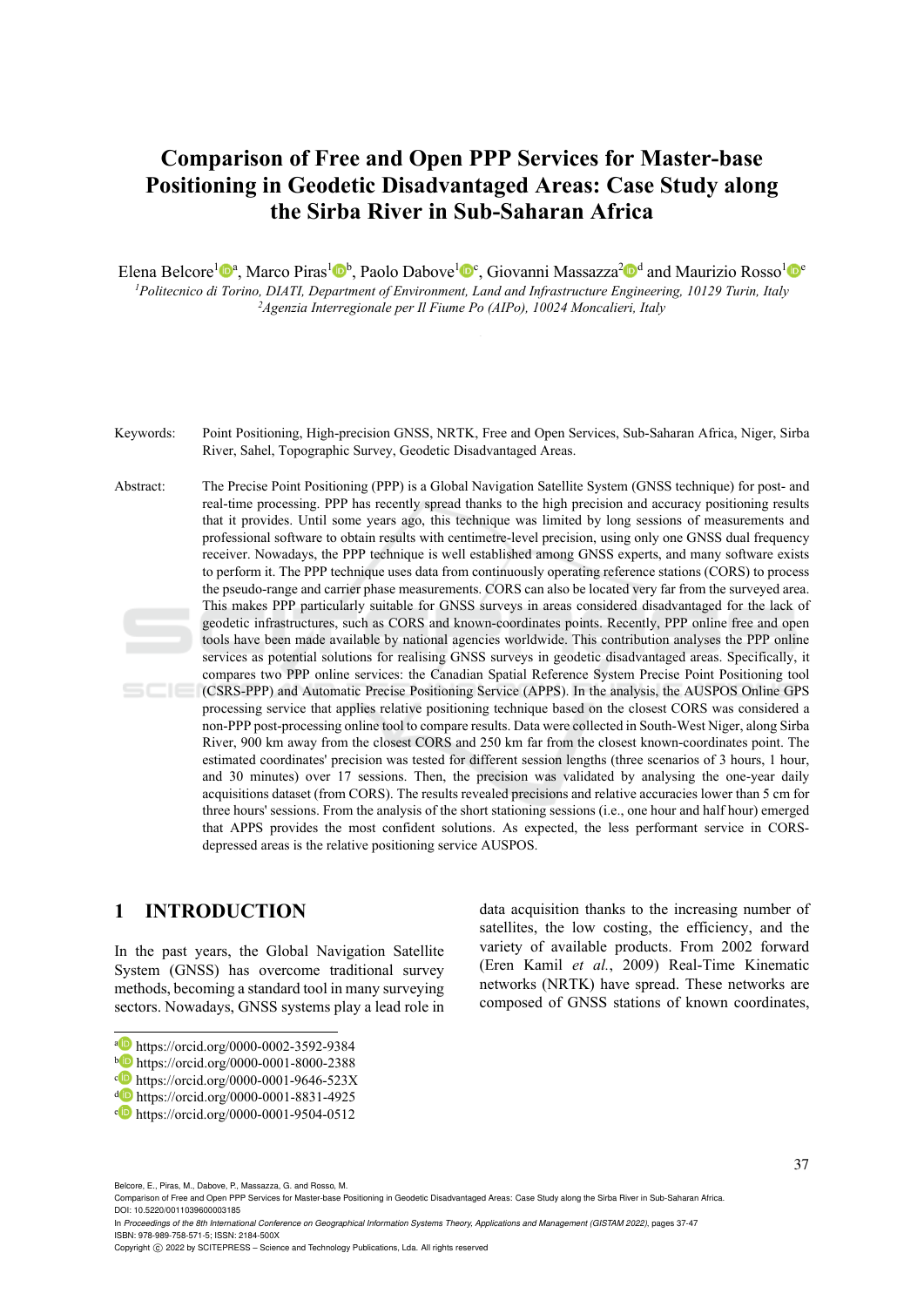called Continuously Operating Reference Station (CORS), and managed by a network software installed in a control centre. The introduction of the CORSs has allowed users to collect data using one GNSS multi-frequency receiver (instead of two). This is possible thanks to the direct connection between the CORS and the dual-frequency receiver through the control centre. Today, a dense world network of permanent stations to process GNSS data exists (Kim, Seo and Lee, 2014), and it has revolutionised the data acquisition modalities (Grejner-Brzezinska *et al.*, 2007; Rizos, 2007).

Despite today CORSs cover most of the world's countries, some areas are still not included in the network, such as some sub-Saharan countries (Figure 1). Considering the real-time positioning and the NRTK method, the rover receiver needs to be within a short distance (less than 60 km) from the reference stations (Dabove and Manzino, 2014; Dabove, Cina and Manzino, 2018).



Figure 1: CORS in Africa. The red dots indicate the stations that provide observations to the International GNSS Service (IGS), while the blue one is the study area. Data Source: International GNSS Service (IGS), (https://www.igs.org/).

A short baseline is fundamental to minimise the distance-dependent errors induced by the troposphere, the ionosphere, and the orbital errors (El-Mowafy, 2012, p. ). This specific requirement can be an obstacle for realising NRTK surveys where there are no CORS within hundreds of kilometres (Elmezayen and El-Rabbany, 2019). A possibility to overcome the lack of CORS is resorting to two GNSS

dual-frequency receivers in the rover-base modality. This data collection method requires two GNSS receivers communicating with each other (usually via radio): one works as "base" or "master" (substituting the permanent station) and the other as "rover" that collects the coordinates of the points of interest for the survey. The coordinates of the base station must be known.

When a known-coordinates point is not available, post-processing operations are compulsory to obtain the base's correct position. One of the most common post-processing methods is the PPP (Precise Point Positioning). To perform it, data regarding satellites' orbits and the ionosphere are needed to process the pseudo-range and carrier phase measures of GNSS multi-frequency receivers (Zumberge *et al.*, 1997; Kouba and Héroux, 2001; Bisnath and Gao, 2009). These data are collected by permanent stations that can also be located very far from the surveyed area (Kouba and Héroux, 2001). In terms of East, North, and Up components, the PPP can provide centimetrelevel precisions in static mode (Bisnath, Wells and Dodd, 2003; Pan *et al.*, 2015), if the phase ambiguities are correctly fixed as integer values (Ge *et al.*, 2008; Collins and Bisnath, 2011). The PPP corrections precision is also strictly dependent on the measurement session's duration (Yigit *et al.*, 2014; Mohammed *et al.*, 2018). Its effectiveness for the estimation of the positions has been demonstrated by several authors, e.g. (Zumberge *et al.*, 1997; Kouba and Héroux, 2001; Gao and Shen, 2002; Gao, Harima and Shen, 2003) using precise orbits and satellite clocks from IGS (Gao and Chen, 2004; IGS, 2019) and many other providers (Jamieson Marian and Gillins Daniel T., 2018; Mohammed *et al.*, 2018; Wang *et al.*, 2018). RTK is a relative positioning technique based on carrier-phase. A minimum of four common satellites between the two receivers is required. Tracking more than four satellites improves the GPS position solution's precision and allows it to obtain a sub-centimetre accuracy level. The excellent accuracy results are also because errors and bias deriving from the same satellite should be equals. Thus, shorter is the baseline, and more similar are the errors. Several error sources affecting positioning accuracy in GNSS surveys exist (Karaim, Elsheikh and Noureldin, 2018). Today relative technique provides better solutions than the PPP technique in terms of accuracy (Ocalan *et al.*, 2016). The primary reason is attributable to the lower effects of satellite orbit errors over relative techniques than the PPP technique.

Moreover, clock errors can be eliminated in relative techniques using double differencing phase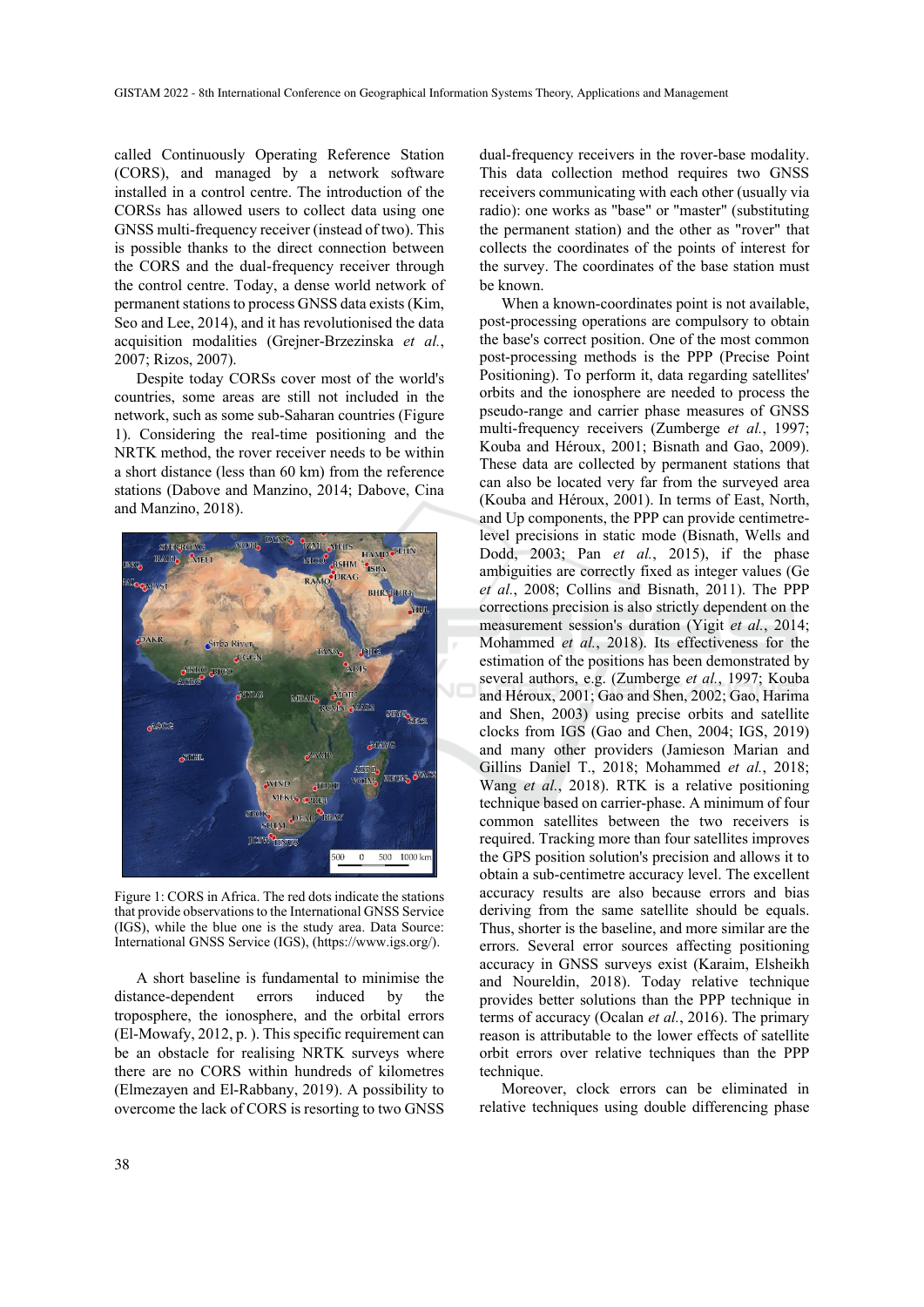measurements (Nistor and Buda, 2015). The primary error sources of PPP (such as ionospheric and tropospheric delay, clock bias) are usually mitigated by: i) employing the combinations of dual-frequency GNSS measurements to eliminate the first-order ionospheric delay (Kouba and Héroux, 2001; Ocalan *et al.*, 2016); ii) applying external error correction data (including satellite orbit and clock corrections); and iii) modelling the tropospheric delay to correct it. Since a part of tropospheric delay cannot be efficiently modelled because of its high variability, it is estimated (wet component of tropospheric delay). Precise satellite orbit and clock information are used to estimate the tropospheric residuals, and associated gradients with proper stochastic models, which means that the estimates are constrained by the prior variance and its propagation value. Thus, PPP depends on the accuracy level of this information (Ocalan *et al.*, 2016).

Even if RTK and PPP techniques provide similar precision and accuracy, they require different setups. On the one hand, RTK needs a complex configuration and (generally) expensive equipment, but it rapidly provides higher accuracy. It is worth remembering that the base station must be placed very precisely on a known-coordinate point to achieve high accuracy. On the other hand, the PPP technique needs a more straightforward setup, but it has lower accuracy and longer initial convergence time (Nistor and Buda, 2015; Ocalan *et al.*, 2016). Also, since PPP does not use a base station, it is not affected by baseline length bias and can provide full accuracy anywhere in the world.

Until some years ago, the satellites' data, the ionosphere information, and the specific software necessary to perform PPP were not easily obtainable, and the PPP was limited to few expert users, such as academia and research institutes. Today, some commercial and scientific solutions to perform PPP exist (e.g., Bernese, GIPSY, and GAMIT). Such software can efficiently perform PPP as long as infrastructures with adequate computational power, and skilled users are available. The PPP technique has raised the attention of academia, industry, and governments (Bisnath and Gao, 2009). In particular, the last ones have dedicated specific attention to PPP, and some of them shared the socio-economic benefits of PPP with the public, providing ad hoc coordinates online estimation services (Bisnath and Gao, 2009).

Some governmental research centres provide PPP online free services. It is sufficient to upload the GNSS raw data to obtain correct position data from the services. These free web-solutions for PPP do not require high computational power or particularly skilled users, but each service uses its estimation algorithms. Thus, the results provided can be very different. The scientific literature provides some interesting analysis of PPP online services, where known coordinates points are processed with different PPP online services (Ozgur Uygur *et al.*, 2016; Arabi and Nankali, 2017; Oluyori, Ono and Okiemute, 2019), and the estimated coordinates are compared with known ones. Nevertheless, few of these studies analyse data collected in geodetic disadvantaged areas as far as the authors know. Indeed, the lack of CORS and known coordinates points is quite a frequent condition in sub-Saharan rural areas, strongly affecting topographic surveys.

This work proposes a comparison between two PPP online free services to correct RTK data collected through rover-base modality (i.e., static mode) in low-density CORS areas. The PPP services considered are the Canadian Spatial Reference System Precise Point Positioning tool (CSRS-PPP) and the Automatic Precise Positioning Service (APPS). A CORS-based post-processing free service is considered in the analysis as a non-PPP postprocessing online tool: the AUSPOS Online GPS processing service (AUSPOS). The precision, the convergence time (meant as the length of time required to reach centimetre-level positional solutions), and the structure and condition of the services' use are analysed in this paper. The data used for the comparison were collected in February 2018 along Sirba River (southwest Niger) in the framework of the ANADIA 2.0 project<sup>1</sup>.

## **2 INVESTIGATED SITE AND SURVEY**

ANADIA 2.0 project was born in 2017 to develop an early warning system against floods and strengthen the local technicians' competencies on monitoring and forecasting river floods (Massazza *et al.*, 2019). Indeed, in the last decades, Sahelian floods have become a relevant issue due to the ongoing climatic

<sup>&</sup>lt;sup>1</sup> ANADIA 2.0 (Adaptation to climate change, disaster prevention and agricultural development for food security) is a project funded by the Italian Agency for Development Cooperation (AICS) and executed by Institute of BioEconomy of the National Research

Council of Italy (IBE-CNR) in partnership with the Department of Regional and Urban Studies and Planning of the Politecnico di Torino (DIST) and the National Directorate for Meteorology of Niger (DMN).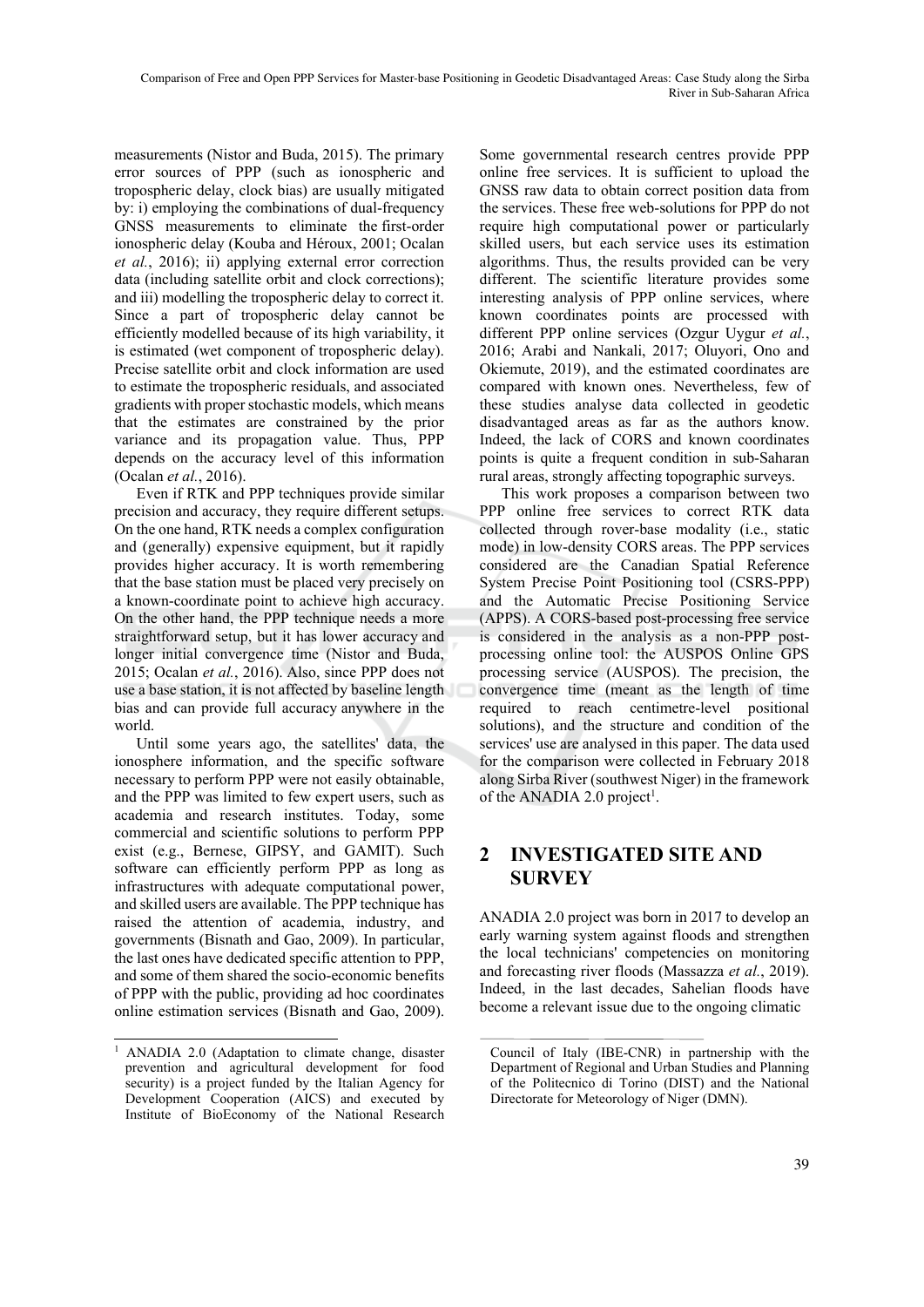

Figure 2: Section of Sirba River interested by the survey. The green squares identify the locations of the stations along the river. The arrows indicate the flow direction of the rivers. OSM background.

and land use changes (Bigi, Pezzoli and Rosso, 2018; Tamagnone *et al.*, 2019). In this framework, highprecision surface and hydraulic numerical models are necessary as inputs for the development of forecasts flood models (Massazza *et al.*, 2020; Passerotti *et al.*, 2020; Tarchiani *et al.*, 2020). Hence, to meet the project's data requirements, a topographic survey was carried out on the Middle Niger River Basin's main tributary, the Sirba River (Figure 2). More than 100 cross-sections were measured along a reach of 108 km (one section per km), and flood-risked-exposed infrastructures were measured during the dry period (February) to take advantage of the intermittent flow (Belcore *et al.*, 2019; Tiepolo *et al.*, 2019). 10 cm accuracy for the Up component was required (Massazza *et al.*, 2019).

Despite the closest CORS to the study area are in Nigeria and Ivory Coast, they are more than 900 km away from the study region.

As discussed in the previous section, 900 km is a too large baseline to guarantee centimetre-accuracy. Besides, the closest known-coordinates points are around 200 km away from the surveyed area. Considering these particular conditions, the only feasible way to collect data was an RTK survey in master-rover modality with a radio-modem connection. The PPP technique was used to postprocess the data and to estimate the coordinates of the base stations. The data were collected with two STONEX S10 dual-frequency receivers. The master receiver was placed in 17 different stations along the Sirba River (Figure 2), and 3,150 points were measured with the rover receiver. Each master station acquired data for at least two hours, considering a session length of 3 hours and 22 minutes as

maximum. GPS, GLONASS, BEIDOU and SBAS constellations were tracked.

Some instruments malfunctioning, attributed to the high temperature, slowed down the data collection. In the hottest hours of the day, the temperature reached 40°C, and the master receiver often overheated and stopped the communication with the rover receiver. The communication happened via radio using RTCM communication protocol at 410-470 MHz frequency. The overheating prevented acquisition longer than 3 hours for most of the acquisition station. The receivers' communication was even more limited by the local topography and the abundant vegetation along the river. Regularly, if the receivers were more than 3 km away from each other, the communication stopped. In 9 days, were measured 103 cross-sections along a river reach of 108 km. The raw measurements were saved in the Receiver Independent Exchange Format (RINEX) 3.01 version with a sampling rate of 1s.

#### **3 METHODOLOGIES**

As previously discussed, two main possible techniques are available for post-processing purposes: the phase-based relative solution (baserover) or the PPP one (Dabove and Manzino, 2014). In this paper, we will focus on the PPP approach (Cai and Gao, 2007). Today many possibilities for obtaining PPP solutions from online services exist (Dawidowicz and Krzan, 2014; Dabove, Piras and Jonah, no date): some of them consider only GPS constellation (e.g., APPS), other ones also the GLONASS satellites (CSRS-PPP). To exploit the use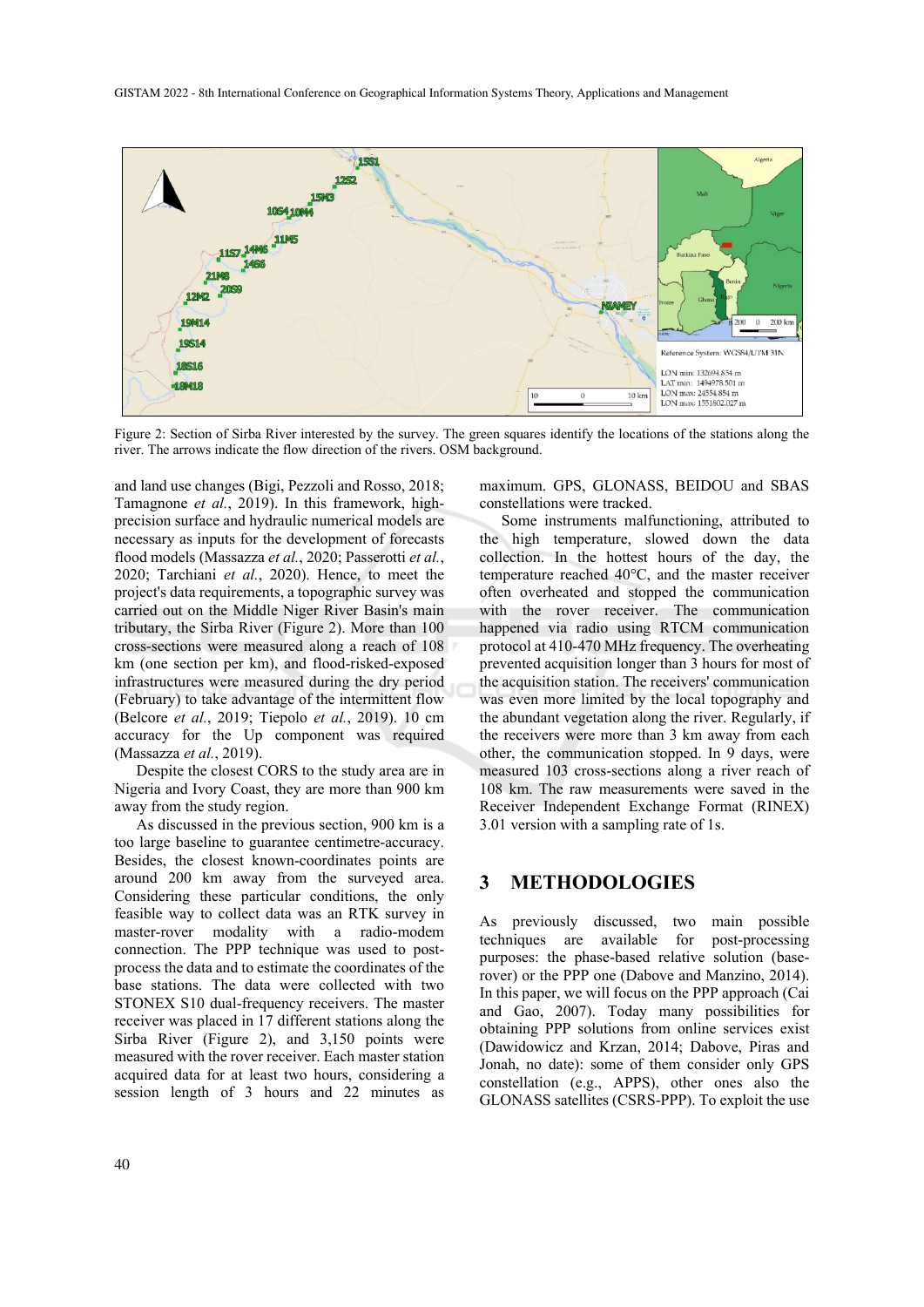of more than two GNSS constellations, the data collected by the master receiver were stored in RINEX 3.01 version and then post-processed using two online PPP free services: 1) The Canadian Spatial Reference System (CSRS-PPP), and 2) the Automatic Precise Positioning Service of the Global Differential GPS System (APPS). Additionally, data were processed using a relative positioning online service, 3) Online GPS Processing Service (AUSPOS), as a comparison against PPP technique geodetic disadvantaged areas. A summed table was created (Table 1) to recap the functioning of the three services.

Table 1: Summary of the main characteristics of the three services at the processing time, calculated on 10Mb file. \*If users submit RINEX V3 file, C2S (code measurement) and L2S (phase measurement) from L2 frequency will NOT be accepted.

|                                                         | <b>CSRS-PPP</b>            | <b>APPS</b>                   | <b>AUSPOS</b>           |
|---------------------------------------------------------|----------------------------|-------------------------------|-------------------------|
| <b>RINEX</b> version                                    | 3.x                        | 2.x                           | $2.11*$                 |
| Maximum file size                                       | 300 Mb                     | 10 Mb                         | <b>Not</b><br>specified |
| Multi-file upload                                       | Yes                        | <b>Yes</b>                    | Only via<br><b>FTP</b>  |
| <b>FTP</b>                                              | No                         | Yes                           | Yes                     |
| Height of the<br>antenna                                | Automatica<br>lly detected | Automa<br>tically<br>detected | Manually<br>set         |
| User-defined<br>elevation-dependent<br>data weighted    | No                         | Yes                           | No.                     |
| User-defined cut-off<br>angle                           | No (default<br>7.5)        | Yes                           | No                      |
| L1 code                                                 | Yes                        | Yes                           | N <sub>0</sub>          |
| Upload of pressure<br>model                             | No                         | Yes                           | No                      |
| Direct results                                          | No                         | Yes                           | No                      |
| Compulsory<br>registration to the<br>website            | Yes                        | No                            | N <sub>0</sub>          |
| Processing time<br>(minutes)*                           | 20                         | 3                             | 20                      |
| Reference system(s)                                     | <b>ITRF 2014,</b>          | <b>ITRF</b>                   | <b>ITRF</b>             |
| of the results                                          | <b>NAD83</b>               | 2014                          | 2014                    |
| Orthometric heights                                     | Yes                        | No                            | Yes                     |
| Elaboration report                                      | Yes                        | No                            | Yes                     |
| Graphic restitution<br>of the elaboration<br>statistics | Yes                        | No                            | Yes                     |
| Ambiguity<br>resolution                                 | No                         | Yes                           | Yes                     |
| <b>GNSS</b> constellations<br>processed                 | $GPS + GL$<br><b>ONASS</b> | <b>GPS</b>                    | <b>GPS</b>              |

## **4 RESULTS AND DISCUSSION**

Before the PPP processing, the RINEX data were preprocessed. The RINEX files version 3 were converted into RINEX version 2.11 with the RTKCONV tool that is part of the open source software RTKLIB (http://www.rtklib.com/) (Takasu and Yasuda, 2009). Furthermore, the frequency rate of acquisition was reduced to one observation every 5 seconds to have files of less than 10 Mb of size, which is the file size limit of APPS service. The analysis considers the precisions of the estimation of each service and the relative accuracy (measured as the difference between coordinates) of 17 stations (one station of ANADIA 2.0 was excluded from this analysis because it is located outside the Sirba River basin). The final coordinates have been converted into WGS84/UTM31N coordinates system. The APPS service provides the  $\sigma$  values with 68% confidence, while CSRS-PPP and AUSPOS calculates 95% uncertainties. Therefore, the uncertainty values of APPS were related to 2σ confidence. Table 2 shows the session length and the date of acquisition for each station. For the analysis, the stations were distributed in three groups of uniform acquisition length: *group 1* less than 2,5 hours acquisition length; *group 2* between 2,5 and 3 hours; and *group 3* more than 3 hours. The CSRS-PPP values had been taken as a reference for comparing the services, as shown in Equations 1 and 2.

$$
\angle \angle CSRS-APPS = EC\_CSRS - EC\_APPS \tag{1}
$$

*<sup>Δ</sup>CSRS-AUSPOS = EC\_CSRS – EC\_AUSPOS* (2)

Where *EC\_ CSRS* are the North, East and Ellipsoidal height coordinates of each sample points estimated by CSRS; *EC\_ APPS* are the North, East and Ellipsoidal height coordinates of each sample points estimated by APPS; *EC\_ AUSPOS* are the North, East and Ellipsoidal height coordinates of each sample point estimated by AUSPOS.

According to (Choy, Bisnath and Rizos, 2017), a minimum of one hour is required for the horizontal solution from a standard PPP static processing to converge to 5 cm, and approximately 20 minutes are required for 95% of solutions to reach a horizontal accuracy of 20 cm (Seepersad and Bisnath, 2014). Thus, three different scenarios of time acquisition were created using RTKLIBCONV (Takasu and Yasuda, 2009) to investigate the effectiveness of the services on short acquisition time: full acquisition length, session of one hour, session of half-hour.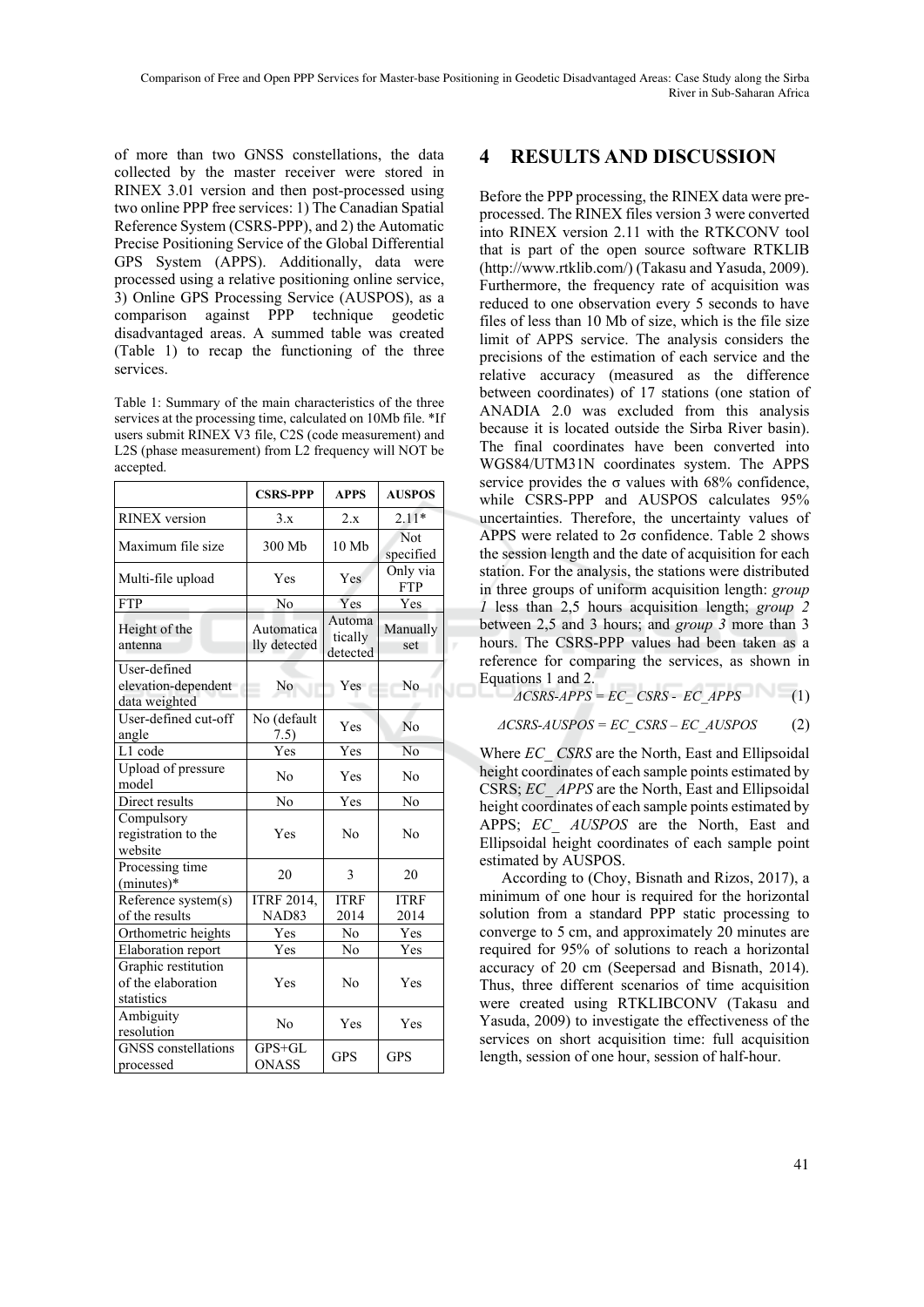| <b>Station</b><br><b>ID</b> | Date of<br>acquisition* | <b>Starting</b><br>time | <b>Ending</b><br>time | <b>Session</b><br>length | Gr             |
|-----------------------------|-------------------------|-------------------------|-----------------------|--------------------------|----------------|
| 12S <sub>2</sub>            | 12/02/2018              | 12:58                   | 14:49                 | 01:51                    |                |
| 10S4                        | 10/02/2018              | 15:08                   | 17:07                 | 01:59                    |                |
| 14M6                        | 14/02/2018              | 09:28                   | 11:43                 | 02:15                    | 1              |
| 10M4                        | 10/02/2018              | 10:28                   | 12:54                 | 02:26                    |                |
| 15S1                        | 15/02/2018              | 13:46                   | 16:30                 | 02:44                    |                |
| 19S14                       | 19/01/2018              | 14:02                   | 16:49                 | 02:47                    |                |
| 20S9                        | 20/01/2018              | 14:24                   | 17:12                 | 02:48                    |                |
| 15M3                        | 15/01/2018              | 08:17                   | 11:08                 | 02:51                    |                |
| 18S16                       | 18/01/2018              | 14:09                   | 17:02                 | 02:53                    | $\overline{2}$ |
| 21M8                        | 21/01/2018              | 08:53                   | 11:46                 | 02:53                    |                |
| 14S6                        | 14/01/2018              | 13:38                   | 16:35                 | 02:57                    |                |
| 11M5                        | 11/01/2018              | 09:05                   | 12:05                 | 03:00                    |                |
| 11S7                        | 11/01/2018              | 13:43                   | 16:52                 | 03:09                    |                |
| 12M2                        | 12/01/2018              | 08:50                   | 12:05                 | 03:15                    |                |
| 18M18                       | 18/01/2018              | 08:05                   | 11:28                 | 03:23                    |                |
| 20M12                       | 20/01/2018              | 08:45                   | 12:09                 | 03:24                    | 3              |
| 19M14                       | 19/01/2018              | 08:25                   | 11:52                 | 03:27                    |                |
| 12S <sub>2</sub>            | 12/02/2018              | 12:58                   | 14:49                 | 01:51                    |                |

Table 2: Characteristics of the positions of the master receivers (Stations) analysed. Gr =group, \*dd/mm/yyyy.

acquisitions (Choi, Roh and Lee, 2014). For shorter stationing time, the precisions fall down.

|  | Table 3: Minimum, Maximum, and Average of the          |  |  |
|--|--------------------------------------------------------|--|--|
|  | differences between the coordinates estimated by CSRS, |  |  |
|  | APPS, and AUSPOS for each station in meters.           |  |  |

| Group 1                 |         |       |       |       |
|-------------------------|---------|-------|-------|-------|
|                         |         | Min   | Max   | Av    |
|                         | East    | 0.007 | 0.019 | 0.014 |
| л<br><b>CSRS-APPS</b>   | North   | 0.008 | 0.014 | 0.011 |
|                         | Up      | 0.005 | 0.046 | 0.024 |
|                         | East    | 0.005 | 0.067 | 0.023 |
| Λ<br><b>CSRS-AUSPOS</b> | North   | 0.001 | 0.014 | 0.007 |
|                         | Up      | 0.018 | 0.046 | 0.032 |
|                         | Group 2 |       |       |       |
|                         |         | Min   | Max   | Av    |
|                         | East    | 0.001 | 0.026 | 0.01  |
| Λ<br><b>CSRS-APPS</b>   | North   | 0.002 | 0.011 | 0.006 |
|                         | Up      | 0.006 | 0.037 | 0.016 |
|                         | East    | 0.001 | 0.013 | 0.008 |
| Λ<br><b>CSRS-AUSPOS</b> | North   | 0.002 | 0.005 | 0.003 |
|                         | Up      | 0.006 | 0.069 | 0.029 |
|                         | Group 3 |       |       |       |
|                         |         | Min   | Max   | Av    |
| <b>CSRS-APPS</b>        | East    | 0.003 | 0.029 | 0.016 |
|                         | North   | 0.001 | 0.008 | 0.003 |
|                         | Up      | 0.001 | 0.024 | 0.011 |
|                         | East    | 0.000 | 0.04  | 0.021 |
| л<br><b>CSRS-AUSPOS</b> | North   | 0.002 | 0.004 | 0.003 |
|                         | Up      | 0.006 | 0.031 | 0.017 |

Table 3 presents the minimum, maximum and average values of Δ CSRS-APPS and ΔCSRS-AUSPOS, calculated as illustrated in equations 1 and 2. The difference between CSRS and AUSPOS of the East component ranges between 0 cm and 6.7 cm, which is a clue of high data dispersion. This is particularly evident from distances between the average values of Groups 1 and 2, and it is a clear indicator of the importance of stationing time longer than 1 hour for improved precision. On the contrary, the North component of the Δ CSRS-AUSPOS (and the  $\triangle$  CSRS-APPS too) is more stable.

Regarding the coordinates' precision, the calculated uncertainties values range from 0.2 cm (East and North of APPS) to 65 cm (Up component of AUSPOS). The latter is not representative of the analysis, and it was interpreted as an exceptional event; thus, it was excluded in the computation of the average. For AUSPOS, the distance from the reference CORS plays a crucial role in estimating the coordinate. In these analyses, the baseline ranges from 500 km to 1500 km on 14 reference stations. From the reference literature, we aspect Root Mean Square (RMS) values of position errors for baseline around 500 km less than 4 cm, and less than 6 cm on each component (E, N, U) for baseline more than 1000 km. Such values are calculated over 24 hours of

According to the report produced by Novatel (NovAtel, 2019), we can expect around 10 cm RMS values of the position errors for baseline length between 700 km and 1000 km in 3-hours stationing. These values reflect our measures: AUSPOS is closed 8 cm on the Up component. For groups 1 and 2, the uncertainties on the East component estimated by APPS are slightly lower than those of other services (Figure 3). Figure 3 shows the graphical analysis of East, North, and Up components' uncertainties values and considers the full acquisition time and on 1-hour acquisition time both. Similarly to Table 3, what stands out in Figure 3 is the decrease of uncertainties from Full-time acquisition (Group 3) and one hour sessions (Group 1). CSRS-PPP and APPS provide the lowest uncertainties values. With shorter acquisition time, the confidence levels of CSRS-PPP and APPS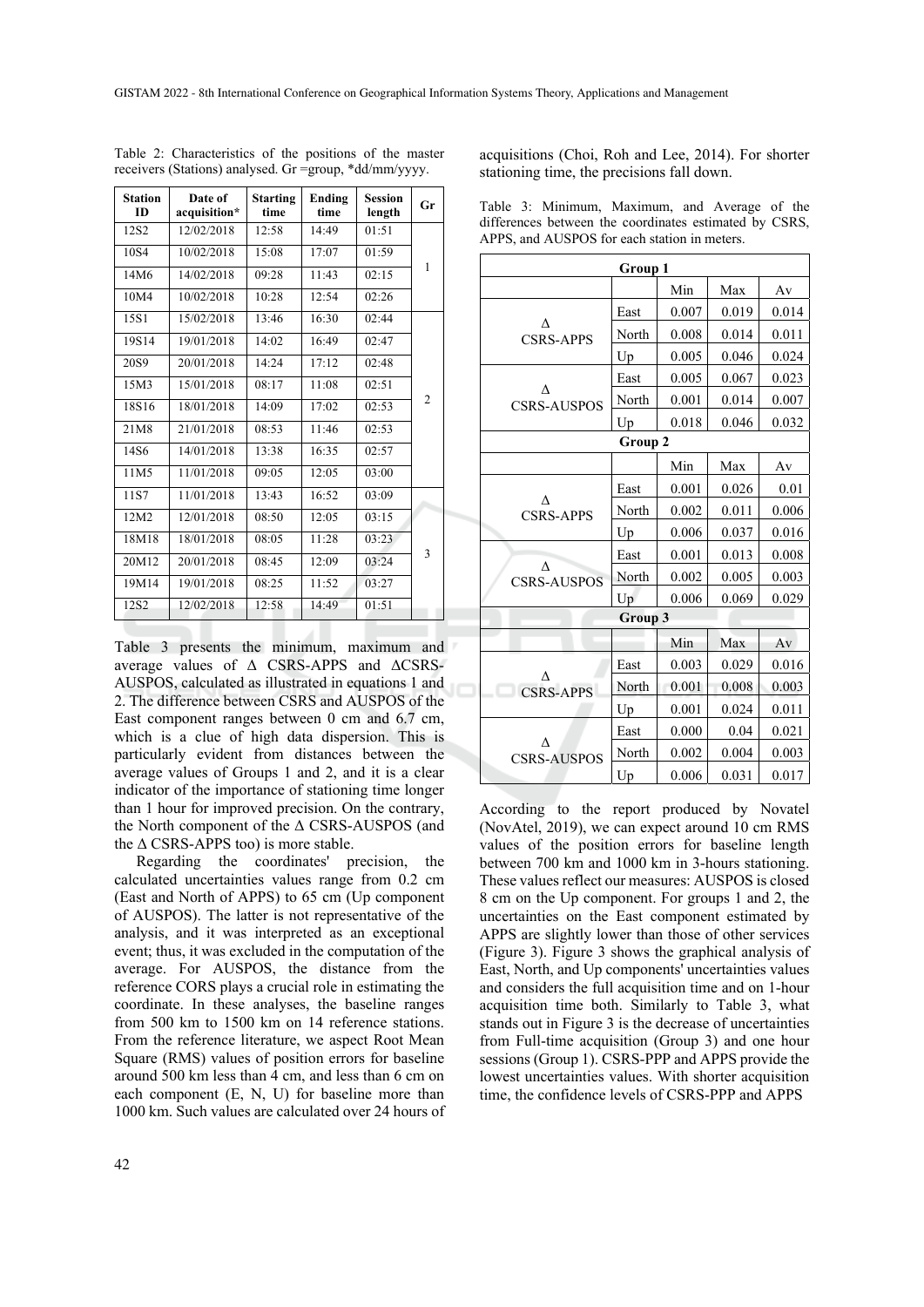Comparison of Free and Open PPP Services for Master-base Positioning in Geodetic Disadvantaged Areas: Case Study along the Sirba River in Sub-Saharan Africa



Figure 3: Graphical analysis of the uncertainties values of East, North, and Up coordinates of the three services, obtained considering the full acquisition time and 1-hour acquisition time.

get closer (Figure 3), while AUSPOS shows similar trends for some stations (i.e., 19M14 and 18M18) and very different for other (station 12S2). Table 4 lists the values of the difference between the coordinates elaborated with the services on the 1-hour session. Even if these trends are similar to full-acquisitions, a significant distance between the Up components can be observed: the ΔCSRS-APPS peaks 40 cm. For 30 minutes-acquisition time, AUSPOS did not provide any results because one hour is the minimum acquisition time required to perform the coordinates estimations.

Table 4: Minimum, Maximum, and Average of the difference between the coordinates estimated by CSRS, APPS, and AUSPOS for each sample station (1hour session).

| <b>Service</b>          | <b>ITRF</b> | 1 h session $\Delta$ (m) |       |       |
|-------------------------|-------------|--------------------------|-------|-------|
|                         |             | Min                      | Max   | Av    |
| л<br><b>CSRS-APPS</b>   | East        | 0.001                    | 0.140 | 0.030 |
|                         | North       | 0.000                    | 0.374 | 0.032 |
|                         | Up          | 0.005                    | 0.108 | 0.044 |
| л<br><b>CSRS-AUSPOS</b> | East        | 0.006                    | 0.432 | 0.099 |
|                         | North       | 0.002                    | 0.403 | 0.037 |
|                         | Up          | 0.033                    | 0.286 | 0.165 |

CSRS-PPP and APPS's performances peak in the East component of 20 cm and reach 50 cm on the Up component.

### **5 DATA VALIDATION**

The lack of CORS in Niger makes it challenging to test the accuracy of PPP services. Since there are no known-coordinates points to be used as a reference for accuracy analysis, only the precision values can be evaluated. To overcome this major constraint, we analysed accuracies of post-processing services solutions in sub-Saharan areas considering the data of CORS settled in countries close to Niger. CORS at the same latitude of the study area sought to guarantee both the mean atmospheric conditions (in terms of ionospheric and tropospheric delays) and satellite geometry distribution. Another possible approach could be to collect 24-hours of data to obtain results independent of the satellite geometry distribution and guarantee the solution's convergence, as described in the literature (Li and Zhang, 2014; Ren *et al.*, 2015). However, it was impossible to realise long-session sessions due to weather conditions. Hence, to check the estimations' accuracy, raw-observations of a CORS close to the surveyed area were analysed with online services. The selected CORS was the YKRO station (Yamoussoukro Tracking Station) in Cote d'Ivoire (1000 km away from the study area) and part of the IGS network (Table 5).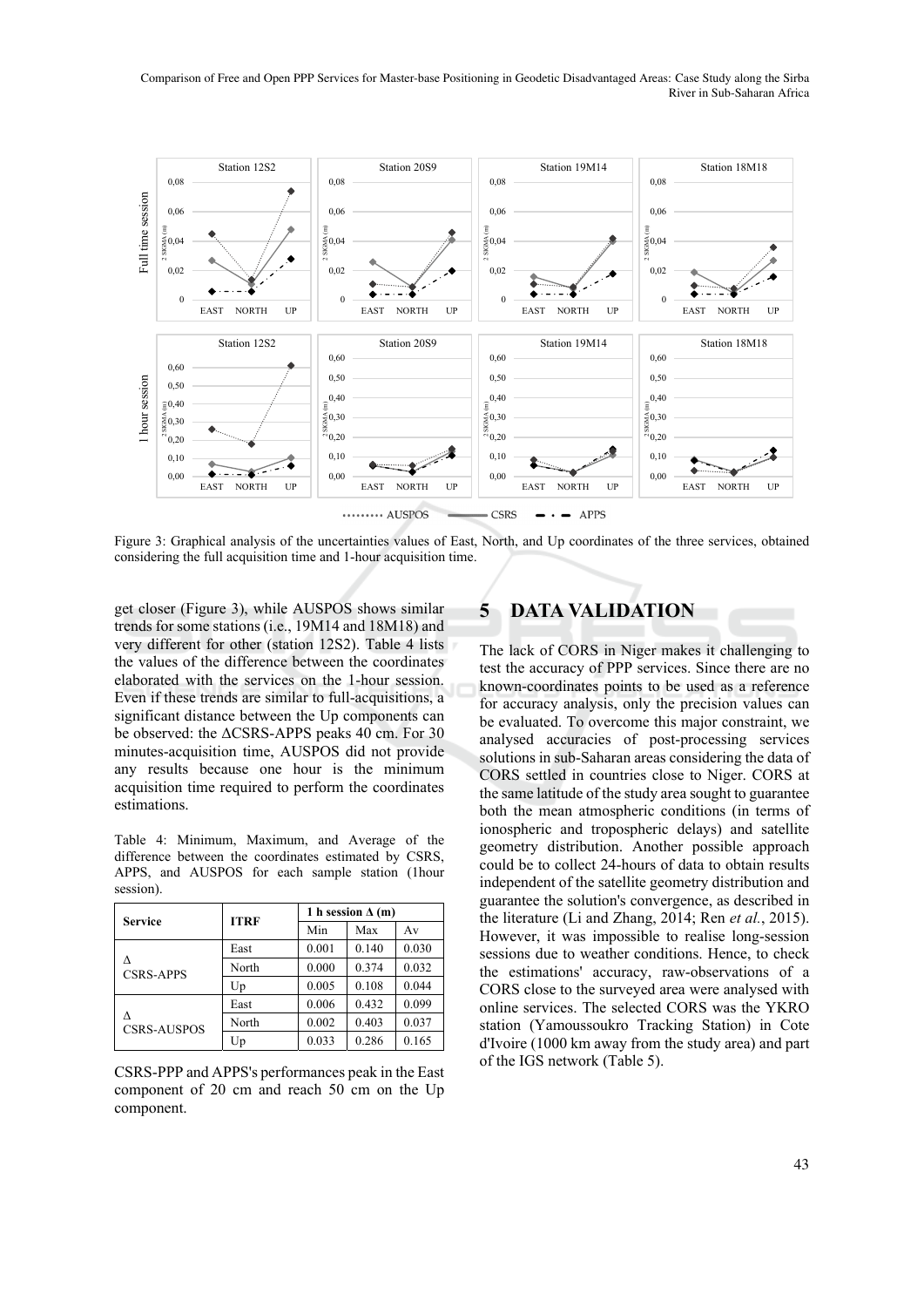| <b>YKRO</b> Site Information        |                                                  |  |  |
|-------------------------------------|--------------------------------------------------|--|--|
| City                                | Yamoussoukro                                     |  |  |
| Country                             | Cote d'Ivoire                                    |  |  |
| <b>Tectonic Plate</b>               | African Plate                                    |  |  |
| Approximate Position,<br>DMS (ITRF) | LAT: $+06°52'$ 14.0170"<br>LON: -05°14' 24.3347" |  |  |
| Elevation ellipsoid (m)             | 270.263                                          |  |  |
| Date Installed                      | 18-07-1999                                       |  |  |

Table 5: Main characteristics of YKRO. Source: IGS website.

This station was chosen because it is the closest station (considering latitude) to the investigated area, and it was operative at the time of the survey, February 2018. Besides, it is away from the sea. This may ensure atmosphere conditions as similar as possible to the ones of the study area. YKRO data of the survey days and the daily observations  $(12<sup>th</sup>$  of each month of 2018) were downloaded from the IGS website. The YKRO dataset was reduced to 3 hourslasting RINEX from 14.00 to 17.00, as the average lasting and representative time for Sirba River acquisitions. Data were processed with the online free services and estimated coordinated compared to the reference ones of the YKRO CORS (Table 5). The results show relatively constant performances for the North component and more disperse results for the East and Up components. Figure 4 compares summary statistics (average, minimum and maximum values) for the differences calculated between real and estimated coordinates. The highest dispersion of the East component stands out in the graphs. CSRS and APPS have similar trends on the components, while AUSPOS, even if it has average values close to one of the PPP, provided very unstable results for the Up and East components. The results are never below the 10 cm on East and North components while reaching 1 cm on the Up component. According to the literature, we should obtain precision under 20 cm on horizontal components in 20 minutes. In our case, CSRS-PPP did not provide results under 20 cm in a half-hour on the East component. For example, in 30 minutes of session length, we reach the average precision of 0.247 cm on the East component. The results expected for one-hour sessions are approximately 5 cm on horizontal components. APPS fits well these general rules on East and North components, while CSRS only focuses on the North component.

The coefficients of determination  $(R^2)$ , listed in Table 6) confirm these observations. They verify that the estimated East component is the closest to the

three services' reference values, reaching 0.737 for the CSRS-PPP service. AUSPOS records the most disperse results in the Up component. In parallel, the Root Mean Square Error (RMSE) calculated over each service's estimations' position errors provides a view of the accuracy. The East component presents the highest values, followed by the North components. The lowest-RMSE service is the APPS for Up component.

Table 6:  $R^2$  and RMSE values for the 2018 monthly dataset of solutions provided by the analysed services.

| $\mathbb{R}^2$        |       |              |       |  |  |
|-----------------------|-------|--------------|-------|--|--|
| <b>Online Service</b> | East  | <b>North</b> | Up    |  |  |
| <b>CSRS</b>           | 0.235 | 0.737        | 0.273 |  |  |
| <b>AUSPOS</b>         | 0.070 | 0.292        | 0.017 |  |  |
| <b>APPS</b>           | 0.253 | 0.391        | 0.104 |  |  |
| RMSE (m)              |       |              |       |  |  |
| <b>CSRS</b>           | 0.220 | 0.193        | 0.016 |  |  |
| <b>AUSPOS</b>         | 0.221 | 0.192        | 0.040 |  |  |
| <b>APPS</b>           | 0.223 | 0.193        | 0.015 |  |  |

Regarding YKRO analysis, even if remarkable differences between the coefficients of determination are present, the RMSE values differ for no more than 0.2 centimetres in North and East components. The estimated height above the ellipsoid by APPS is the closest to the YKRO reference, only 1 mm on average values from CSRS-PPP. It is worth mentioning that AUSPOS does not use YKRO for the ambiguity resolution, but it relies on stations that are placed approximately 500-2000 km far from YKRO.

CSRS-PPP and APPS use different ephemerids. This may affect the estimated coordinates because they strongly affect PPP results, thus in the case of very different products, we might have different results. Besides this, the ephemerids seem not to interfere in the estimations. Additional considerations in terms of efficiency on the PPP online free services can be addressed. APPS is the most rapid service in terms of data processing, and it permits the analysis of the large quantity of data (industrial application) uploading the RINEX files on an FTP provided by JPL (not tested in this contribute). APPS results are provided directly from the website after a few seconds (depending on the data size), while AUSPOS and CSRS send the results via email. Nevertheless, APPS has an interface that may look complicated for non-GIPSY-expert users, and it does not provide the results in a report. CSRS-PPP is very functional because the upload process is intuitive, and the results report is easily interpretable.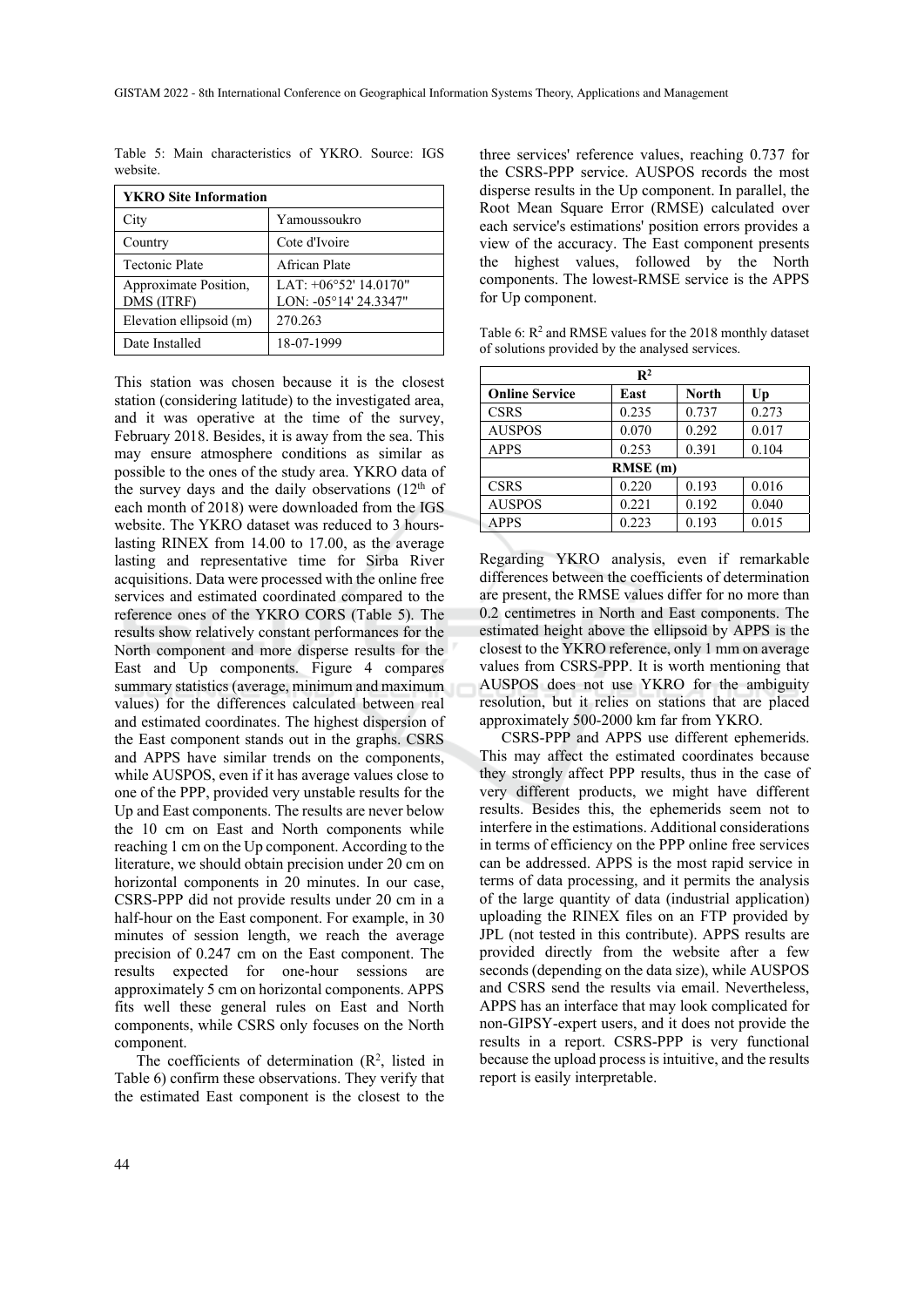Comparison of Free and Open PPP Services for Master-base Positioning in Geodetic Disadvantaged Areas: Case Study along the Sirba River in Sub-Saharan Africa



Figure 4: Average (square), Minimum and Maximum values of the difference between the coordinates estimated by online post-processing services and the real coordinates. Average, minimum, and maximum are calculated for AUSPOS (a), CSRS (b), and APPS (c).

### **6 CONCLUSIONS**

The present work aimed to assess PPP online services' quality as free solutions for topography surveys in critical areas, based on a real case study's performances. According to the analysis we performed in the Niger area, the online PPP services are adequate and useful for the post-processing corrections of the master-rover RTK survey. The relative accuracy analysis of the services results in closer estimations of coordinates between CSRS-PPP and APPS. CSRS-PPP guarantees satisfying performances and provides steady results also for short sessions. As expected, the relative positioning technique (performed by AUSPOS) provides the least precise results due to the study area's geodetic remoteness. Besides this, AUSPOS performance is quite good, considering the analysis's baseline length is never below 500 km. These considerations, confirmed by the one-year YKRO analysis, underline the PPP technique's excellent reliability in areas outside the CORS network. It is worth underlining that it was impossible to perform a complete and exhaustive statistical analysis since the available dataset is relatively poor. Moreover, the lack of known-coordinates points and session's impossibility for more than 3 hours prevented a proper accuracy analysis of PPP services by real framework comparison. The difficulty of data gathering is part of the criticality of the study area.

Even if the estimated coordinates of YKRO CORS showed poor accurate results, they were acceptable for the ANADIA 2.0 project, which needed at least 10 cm precision on the Up component. In the framework of the project, the Canadian CSRS-

PPP was used, which, although it is less precise than APPS, provides detailed statistics regarding the coordinates' corrections and is user-friendly. The cross-sections measured were elaborated and interpolated in a Digital Terrain Model used for the high-precision hydraulic numerical model. Nigerien technicians of the ministerial office in charge of meteorology and water resources have actively participated in the field surveys, appreciating the RTK master-rover survey's potential and the PPP online services. Furthermore, the 18 known and correct coordinate stations used for surveying could be the basis for a future local framework. In conclusion, the PPP has proved to be an effective, efficient, and economical solution to realise precision surveys in critical areas such as sub-Saharan ones.

#### **ACKNOWLEDGEMENTS**

A special thanks to the National Directorate for Meteorology of Niger (DMN) and the Directorate for Hydrology of Niger (DH) for the precious work realised for the survey. The authors would like to thank Vieri Tarchiani (IBE-CNR) and Maurizio Tiepolo (POLITO-DIST) for supporting field activities during the project.

#### **REFERENCES**

Arabi, M. and Nankali, H.R. (2017) 'Accuracy Assessment of Online PPP Services in Static Positioning and Zenith Tropospheric Delay (ZTD) Estimation', *Geospatial Engineering Journal*, 8(3), pp. 59–69. Available at: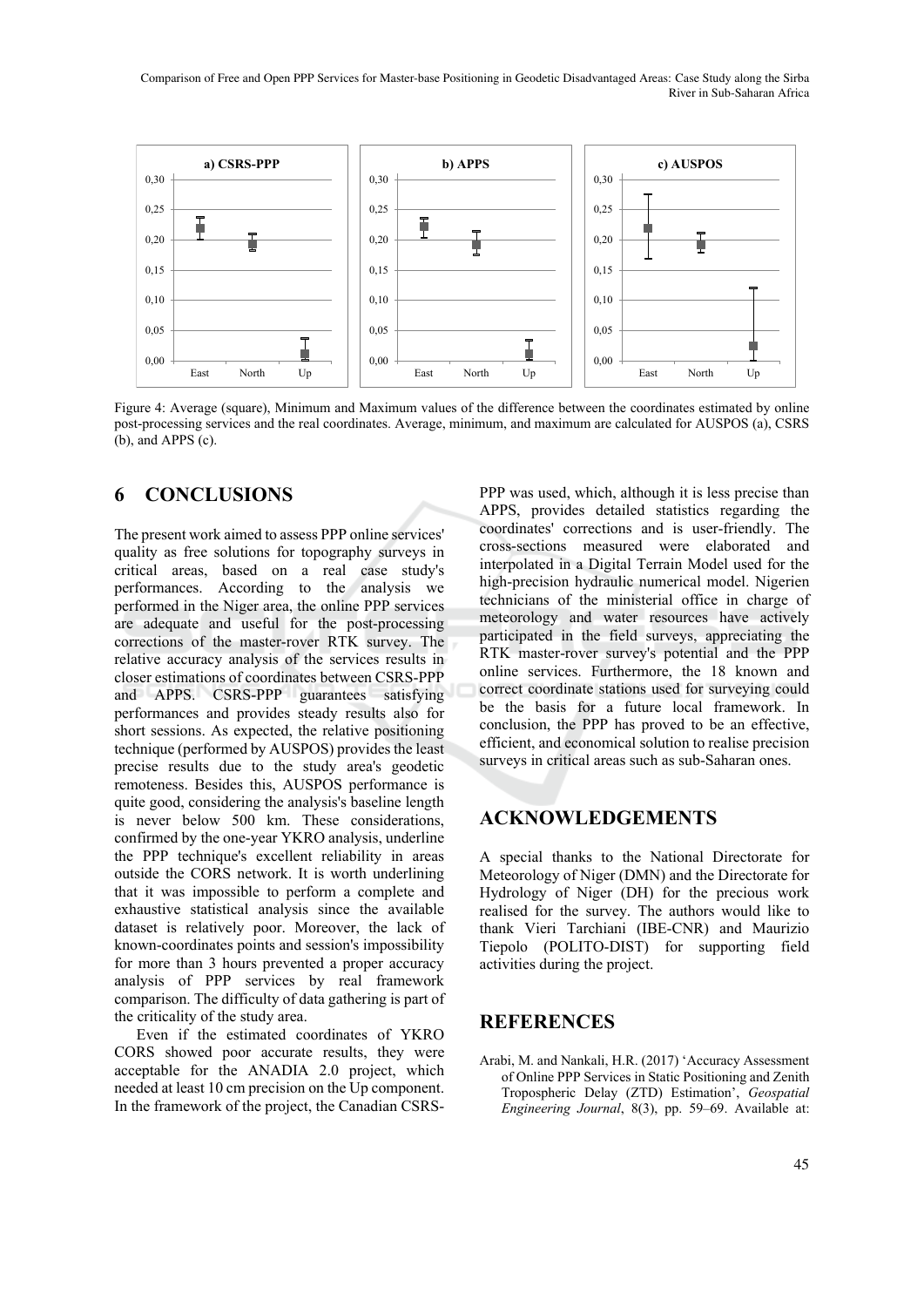GISTAM 2022 - 8th International Conference on Geographical Information Systems Theory, Applications and Management

http://gej.issge.ir/article-1-198-en.html (Accessed: 27 February 2020).

- Belcore, E. *et al.* (2019) 'Raspberry Pi 3 multispectral lowcost sensor for UAV-based remote sensing. Case study in south-west Niger', *ISPRS - International Archives of the Photogrammetry, Remote Sensing and Spatial Information Sciences*, XLII-2/W13, pp. 207–214. doi:10.5194/isprs-archives-XLII-2-W13-207-2019.
- Bigi, V., Pezzoli, A. and Rosso, M. (2018) 'Past and Future Precipitation Trend Analysis for the City of Niamey (Niger): An Overview', *Climate*, 6(3), p. 73. doi:10.3390/cli6030073.
- Bisnath, S. and Gao, Y. (2009) 'Current State of Precise Point Positioning and Future Prospects and Limitations', in Sideris, M.G. (ed.) *Observing our Changing Earth*. Berlin, Heidelberg: Springer (International Association of Geodesy Symposia), pp. 615–623. doi:10.1007/978-3-540-85426-5\_71.
- Bisnath, S., Wells, D. and Dodd, D. (2003) 'Evaluation of Commercial Carrier-Phase-Based WADGPS Services for Marine Applications', in. *Proceedings of the 16th International Technical Meeting of the Satellite Division of The Institute of Navigation (ION GPS/GNSS 2003)*, pp. 17–27. Available at: http://www.ion.org/pu blications/abstract.cfm?jp=p&articleID=5178 (Access ed: 2 February 2021).
- Cai, C. and Gao, Y. (2007) 'Precise Point Positioning Using Combined GPS and GLONASS Observations', *Journal of Global Positioning Systems*, 6(1), pp. 13–22. doi:10.5081/jgps.6.1.13.
- Choi, B.-K., Roh, K.-M. and Lee, S.J. (2014) 'Long Baseline GPS RTK with Estimating Tropospheric Delays', *Journal of Positioning, Navigation, and Timing*, 3(3), pp. 123–129. doi:10.11003/JPNT. 2014.3.3.123.
- Choy, S., Bisnath, S. and Rizos, C. (2017) 'Uncovering common misconceptions in GNSS Precise Point Positioning and its future prospect', *GPS Solutions*, 21(1), pp. 13–22. doi:10.1007/s10291-016-0545-x.
- Collins, P. and Bisnath, S. (2011) 'Issues in Ambiguity Resolution for Precise Point Positioning', in. *Proceedings of the 24th International Technical Meeting of the Satellite Division of The Institute of Navigation (ION GNSS 2011)*, pp. 679–687. Available at: http://www.ion.org/publications/abstract.cfm?jp=p &articleID=9628 (Accessed: 2 February 2021).
- Dabove, P., Cina, A. and Manzino, A.M. (2018) 'Single-Frequency Receivers as Permanent Stations in GNSS Networks: Precision and Accuracy of Positioning in Mixed Networks', in Cefalo, R., Zieliński, J.B., and Barbarella, M. (eds) *New Advanced GNSS and 3D Spatial Techniques*. Cham: Springer International Publishing (Lecture Notes in Geoinformation and Cartography), pp. 101–109. doi:10.1007/978-3-319- 56218-6\_8.
- Dabove, P. and Manzino, A.M. (2014) 'GPS & GLONASS Mass-Market Receivers: Positioning Performances and Peculiarities', *Sensors*, 14(12), pp. 22159–22179. doi:10.3390/s141222159.
- Dabove, P., Piras, M. and Jonah, K.N. (no date) 'Statistical comparison of PPP solution obtained by online postprocessing services', *2016 IEEE/ION Position, Location and Navigation Symposium (PLANS)* [Preprint]. Available at: https://www.academia.edu/ 25487168/Statistical\_comparison\_of\_PPP\_solution\_o btained\_by\_Online\_Post-Processing\_Services\_30\_PU BLICATIONS 45 CITATIONS SEE PROFILE Sta tistical comparison of PPP solution obtained by O nline\_Post-Processing\_Services (Accessed: 4 September 2019).
- Dawidowicz, K. and Krzan, G. (2014) 'Coordinate estimation accuracy of static precise point positioning using on-line PPP service, a case study', *Acta Geodaetica et Geophysica*, 49(1), pp. 37–55. doi:10.1007/s40328-013-0038-0.
- Elmezayen, A. and El-Rabbany, A. (2019) 'Precise Point Positioning Using World's First Dual-Frequency GPS/GALILEO Smartphone', *Sensors*, 19(11), p. 2593. doi:10.3390/s19112593.
- El-Mowafy, A. (2012) 'Precise Real-Time Positioning Using Network RTK', *Global Navigation Satellite Systems: Signal, Theory and Applications* [Preprint]. doi:10.5772/29502.
- Eren Kamil *et al.* (2009) 'Results from a Comprehensive Global Navigation Satellite System Test in the CORS-TR Network: Case Study', *Journal of Surveying Engineering*, 135(1), pp. 10–18. doi:10.1061/(ASCE) 0733-9453(2009)135:1(10).
- Gao, Y. and Chen, K. (2004) 'Performance Analysis of Precise Point Positioning Using Rea-Time Orbit and Clock Products', *Positioning*, 1(8), pp. 0–0. Available at: http://www.scirp.org/Journal/Paperabs.aspx?paper id=253 (Accessed: 4 September 2019).
- Gao, Y., Harima, K. and Shen, X. (2003) 'Real-Time Kinematic Positioning Based on Un-differenced carrier Phase Data Processing', in *Proceedings of the 2003 National Technical Meeting of The Institute of Navigation*. *National Technical Meeting of The Institute of Navigation*, Anaheim, CA, pp. 362–368. Available at: https://www.ion.org/publications/abstract .cfm?articleID=3779 (Accessed: 4 September 2019).
- Gao, Y. and Shen, X. (2002) 'A New Method for Carrier-Phase-Based Precise Point Positioning', *Navigation*, 49(2), pp. 109–116. doi:10.1002/j.2161-4296.2002 .tb00260.x.
- Ge, M. *et al.* (2008) 'Resolution of GPS carrier-phase ambiguities in Precise Point Positioning (PPP) with daily observations', *Journal of Geodesy*, 82(7), pp. 389–399. doi:10.1007/s00190-007-0187-4.
- Grejner-Brzezinska, D.A. *et al.* (2007) 'Efficiency and Reliability of Ambiguity Resolution in Network-Based Real-Time Kinematic GPS', *Journal of Surveying Engineering*, 133(2), pp. 56–65. doi:10.1061/ (ASCE)0733-9453(2007)133:2(56).
- IGS (2019) *IGS Network*. Available at: http://www .igs.org/network (Accessed: 4 September 2019).
- Jamieson Marian and Gillins Daniel T. (2018) 'Comparative Analysis of Online Static GNSS Postprocessing Services', *Journal of Surveying*